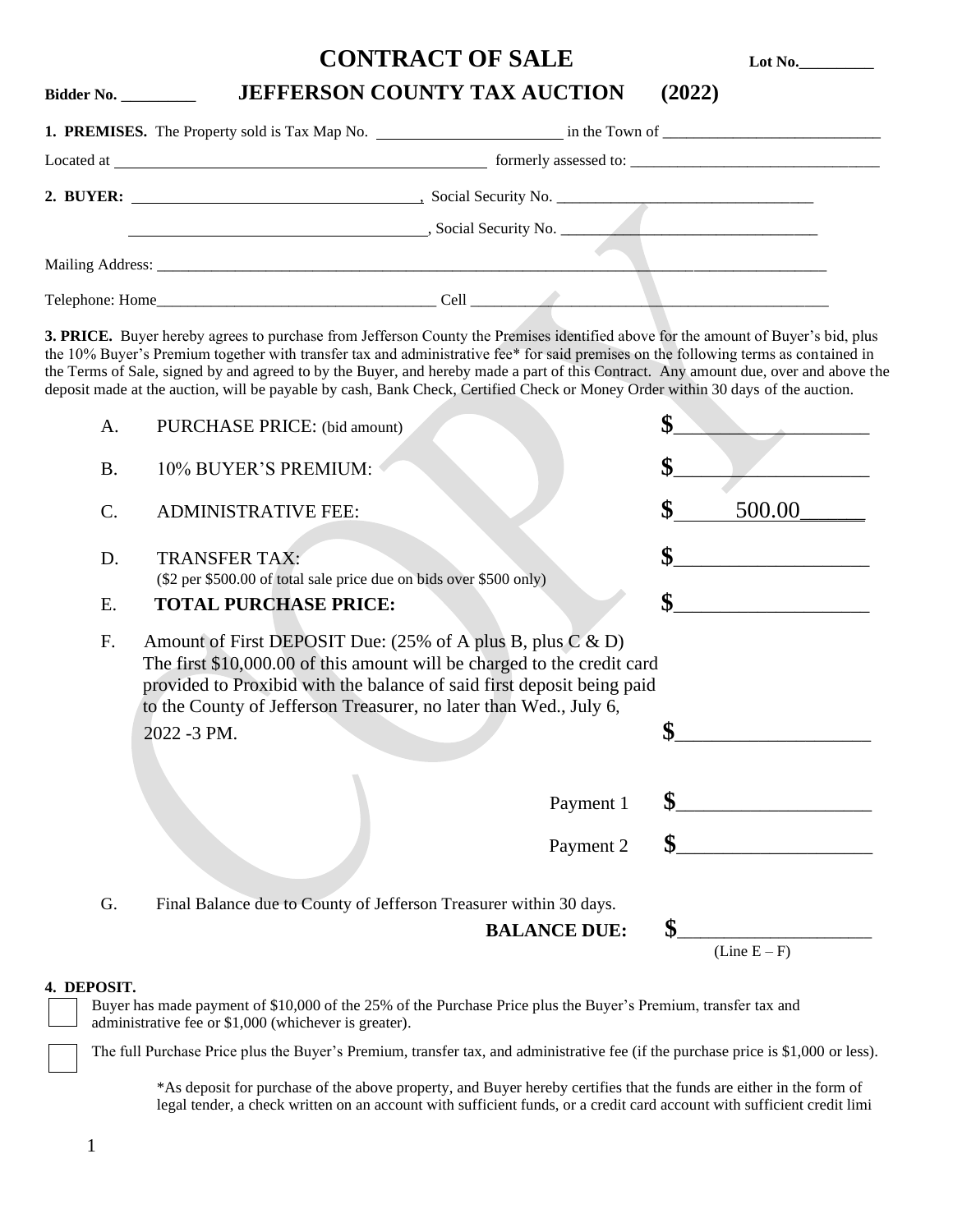**5. TRANSFER OF PREMISES.** It is understood and agreed that conveyance will be by quit claim deed to be delivered subsequent to the receipt of all money due in accordance with this Contract. Arrangements for and cost of Title Insurance, if any, are the responsibility of the Buyer

**6. DEFAULT.** Time is of the essence in making all payments under this Contract. Failure to pay deposits, fees, Buyer's Premium or Purchase Price Balance, or any violation of the representations or certifications of the Buyer shall, at the option of the County, be deemed a material breach of this Contract and will result in an immediate default and forfeiture of any deposits or other payments previously made by the Buyer on this Contract, in addition to whatever civil and criminal remedies are available at law. Liquidated damages are established at the amount of the bid plus the buyer's premium, unless the property is accepted by and sold to a runner up bidder in which case the liquidated damages shall be the difference between the bid and the buyer's premium and the lesser bid and buyer's premium.

**7. TAXES.** 2022-2023 Village, School District and any other municipal charges levied against properties which became a lien following the date the County took title to the property, as well as applicable penalties and interest are the sole responsibility of the Buyer. Contact the local village/school district tax collector for information on the amount due.

**Important Note: Failure to receive a tax bill does not relieve you of your responsibility to pay the tax. If you do not receive a School Tax bill on or about September 1, 2022 or a Town and County Tax Bill on or about January 1, 2023, contact the appropriate tax collector. You will not receive a 2022 Village Tax Bill. You are responsible to contact the Village Tax Collector and pay the tax. Village Taxes are due for payment in June.**

**8. NO WARRANTY OR REPRESENTATION**. Property is sold "as is" and shall be conveyed by a quit claim deed containing an assessment roll description of the parcel, and not a metes and bounds description. Physical descriptions and maps are taken from property assessment records and may contain inaccuracies. Jefferson County makes no warranty or representation whatsoever regarding the properties offered. Read the Terms of Sale carefully for specific disclaimers.

**9. BUYER'S REPRESENTATION**. Buyer hereby acknowledges that Buyer has, to Buyer's complete satisfaction, investigated and determined all conditions of the property prior to bidding without trespassing. Buyer hereby represents that the premises herein described was not assessed to Buyer prior to foreclosure, nor is the Buyer acting as an agent for the property owner to whom said premises was assessed. Buyer acknowledges that to act in such capacity is in direct violation of the Contract and in addition to rendering the purchase herein null and void, will subject Buyer to civil and criminal penalties, including but not limited to, forfeiture of deposits and any other sums paid.

## **10. DISCLOSURE OF INFORMATION ON LEAD-BASED PAINT AND LEAD-BASED**

**HAZARDS** (For PROPERTIES DESIGNED AS "HOUSING "BUILT PRIOR TO 1978). Buyer acknowledges receipt of all materials regarding lead paint hazards. Buyer understands that no testing has been done by the County of Jefferson regarding lead paint and Buyer agrees to take the property without further testing.